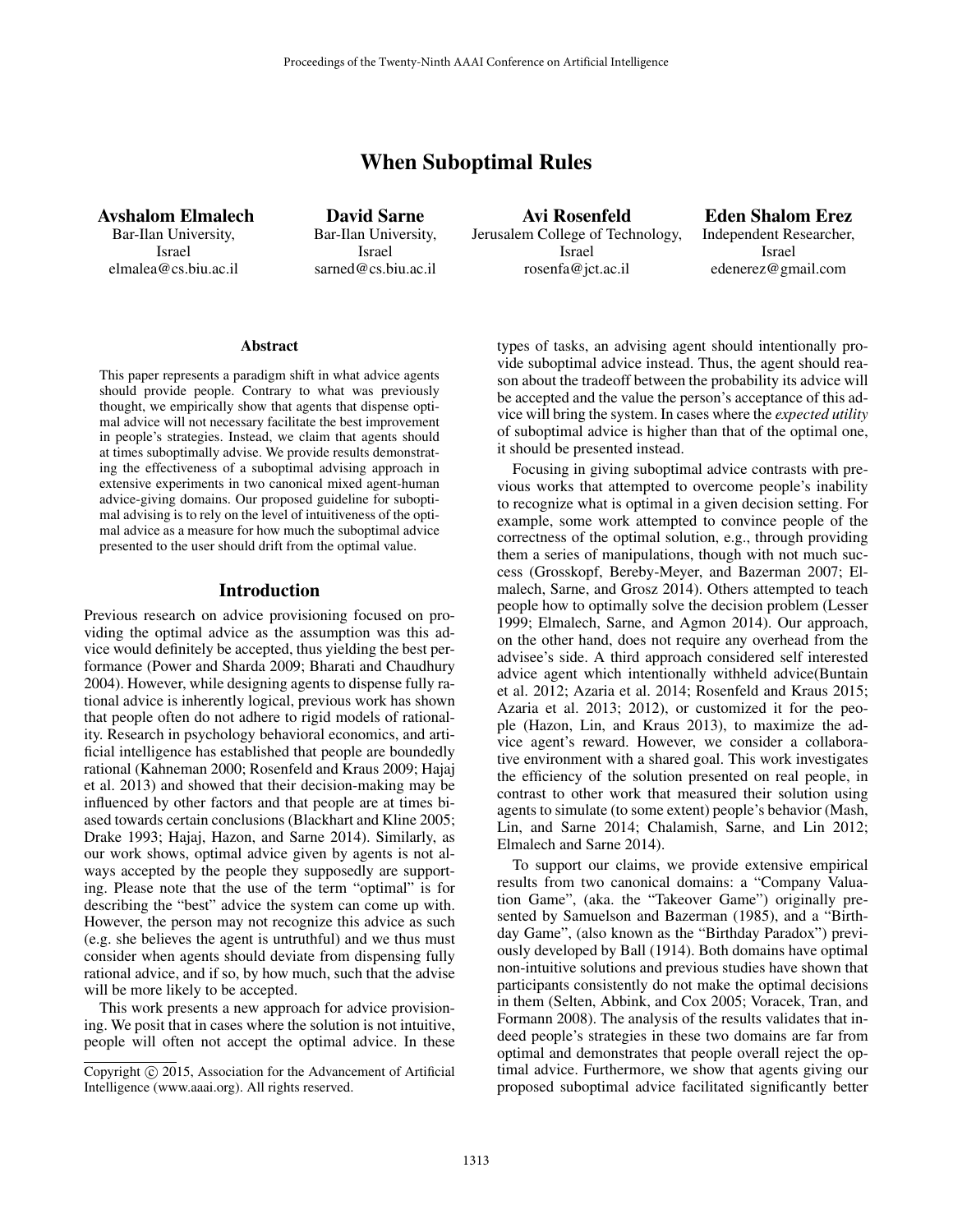performance that those giving the optimal advice.

#### Sub-Optimal Advice Giving Approach

As previous work into bounded rationality would imply, and as our results support, people do not always accept an agent's optimal advice. Consequently, and in contrast to all previous research known to us, we claim that a category of problems exists where the optimal solution is nonintuitive and thus less likely to be accepted by people. In these cases, suboptimal advice should be given. More formally, we model the decision making process as follows. Assume that agent A can either provide the optimal advice  $AD^*$  with a utility of  $V^{AD^*}$  if adopted by the user, or suboptimal advice  $AD'$  with utility  $V^{AD'}$ . We further assume that A can autonomously choose between which advice to dispense (either  $AD^*$  or  $AD'$ ) to a person X. In theory, the system's utility will be maximized when  $AD^*$  is chosen as  $V^{AD^*} > V^{AD'}$ . However, in practice, when providing any advice  $AD \in \{AD^*, AD'\}$ , it is possible that X will prefer following  $AD^{\prime\prime}$ , which she mistakenly believes to be optimal, instead. Therefore, the expected utility from providing an advice AD is given by  $P(AD) \cdot (V^{AD} - V^{AD''})$  where  $P(AD)$  is the probability the advised subject will adopt the advice given and  $V^{AD}$  is the utility from what she would have chosen to follow if not receiving the advice in the first place. The system's expected-utility-maximizing advice is thus given by  $argmax_{AD} P(AD) \cdot V^{AD}$ . Thus, in practice, the agent should reason about the relative probability  $X$  will accept both advices.

This solution concept posses several challenges, such as intelligently generating suboptimal advices that will seem appealing to people in different decision settings, or predicting the probability a given advice (either optimal or a suboptimal one) will be accepted by the advisee. In addition, the above calculation is a bit naive as it assumes  $X$  would have used  $AD''$  even if not given the advice  $AD$ . In reality, of course, it is possible that giving the advice AD will result in changing what  $X$  considers to be optimal, and this also needs to be modeled. The design we propose in this paper attempts to bypass these complexities—while we do not fully attempt to solve for  $argmax_{AD} P(AD) \cdot V^{AD}$  (or any of its more complicated versions) we do follow the principle of giving a slightly suboptimal advice that is more likely to be accepted by the advisee.

Our general design relies on the level of intuitiveness of the optimal advice in a given decision situation. The greater the non-intuitiveness, the greater the drift in the advice generated towards what might seem to be intuitive (and thus highly appealing) to people in general. The limitation of this design is that it only fits domains where the suboptimal advice's utility monotonically decreases with respect to that advice's distance from the optimal one, and where the distance parameter is well defined. Nevertheless, as we show in the following section, both canonical domains we consider for our experiments satisfy these conditions. A second limitation of this approach is that it requires the system designer to hypothesize what constitutes highly intuitive advice, towards which the proposed suboptimal advice should drift.

This can be done by collecting data of people's decisions in similar decision situations when no advice is given. Other alternatives include interviewing people or simply relying on common sense and/or psychological biases reported in literature. Yet, it seems that the question of "what is intuitive" to people is unavoidable and should be addressed in any future architecture of suboptimal advising agents.

#### Domains Descriptions

Company Valuation (Samuelson and Bazerman 1985) In this game there are two players: a seller of a company and a buyer interested in buying it. The true value of the company, denoted by  $p_{\text{selfer}}$ , is privately held by the seller. The buyer's best assessment is that the company's worth is equally likely to be any number (i.e., uniformly distributed) between 0 and 100. The buyer knows that she can improve the value of the company by factor  $x$ . The buyer needs to come up with a "take it or leave it" offer to the seller. Thus, if the buyer's offer for the company, denoted  $O_{b \mu \nu}$ , is above  $p_{\textit{select}}$ , the seller will accept it, and the buyer's profit will be  $x \cdot p_{\textit{select}} - O_{\textit{bauer}}$ . Otherwise the offer will be rejected and the buyer's profit will be zero. The buyer's goal in this game is to maximize her expected benefit.

Assuming the seller is willing to accept the offer for  $O_{bauer}$ , the buyer updates his assessment to conclude that  $p_{\textit{select}}$  is uniformly distributed between 0 and  $O_{\textit{burger}}$ , with a rational expectation of  $\frac{O_{buyer}}{2}$ . The expected profit of the buyer in this case is thus:  $x \cdot \frac{O_{buyer}}{2} - O_{buyer} = \frac{O_{buyer}(x-2)}{2}$ , meaning that the buyer's optimal strategy in this game solely depends on the value x: for  $x < 2$  the optimal strategy is to offer zero, whereas the optimal strategy for  $x > 2$  is to offer 100. This is illustrated in Figure 1(a). While the game is easy to understand and its optimal strategy is relatively easy to compute, the solution is found to be highly non-intuitive for people, and indeed prior work reports substantial deviation in people's offers from the optimum in experiments (Samuelson and Bazerman 1985). The main non-intuitiveness in the optimal solution is that although the company is known to be worth more to the buyer than to the seller, the optimal solution within the range  $1 < x < 2$  is not to purchase it at all, and for  $x > 2$  to make an offer that is the maximum worth of the company to the seller. In particular, the sharp transition from offering 0 to 100, exactly at  $x = 2$ , is confusing to people.

Birthday (Ball 1914) In this game the participant needs to calculate the probability that in a class of  $N$  students, there will be at least two students celebrating their birthday on the same day. The correct answer is calculated as follows. First we calculate the probability  $p(N)$  that all N birthdays are different:  $p(N) = 1 \cdot \frac{364}{365} \cdot \frac{363}{365} \cdot \cdot \cdot \frac{366 - N}{365} = \prod_{i=1}^{N} \frac{366 - i}{365}$ . The probability that at least two students celebrating their birthday on the same day, denoted  $p(N)$  is thus  $1-p(N)$ . Figure 1(b) depicts the probability  $p(N)$  as a function of the number of students in the class, N. As in Company Valuation game, this game is easy to explain, yet in contrast it is difficult for people to calculate the optimal strategy, as the mathemati-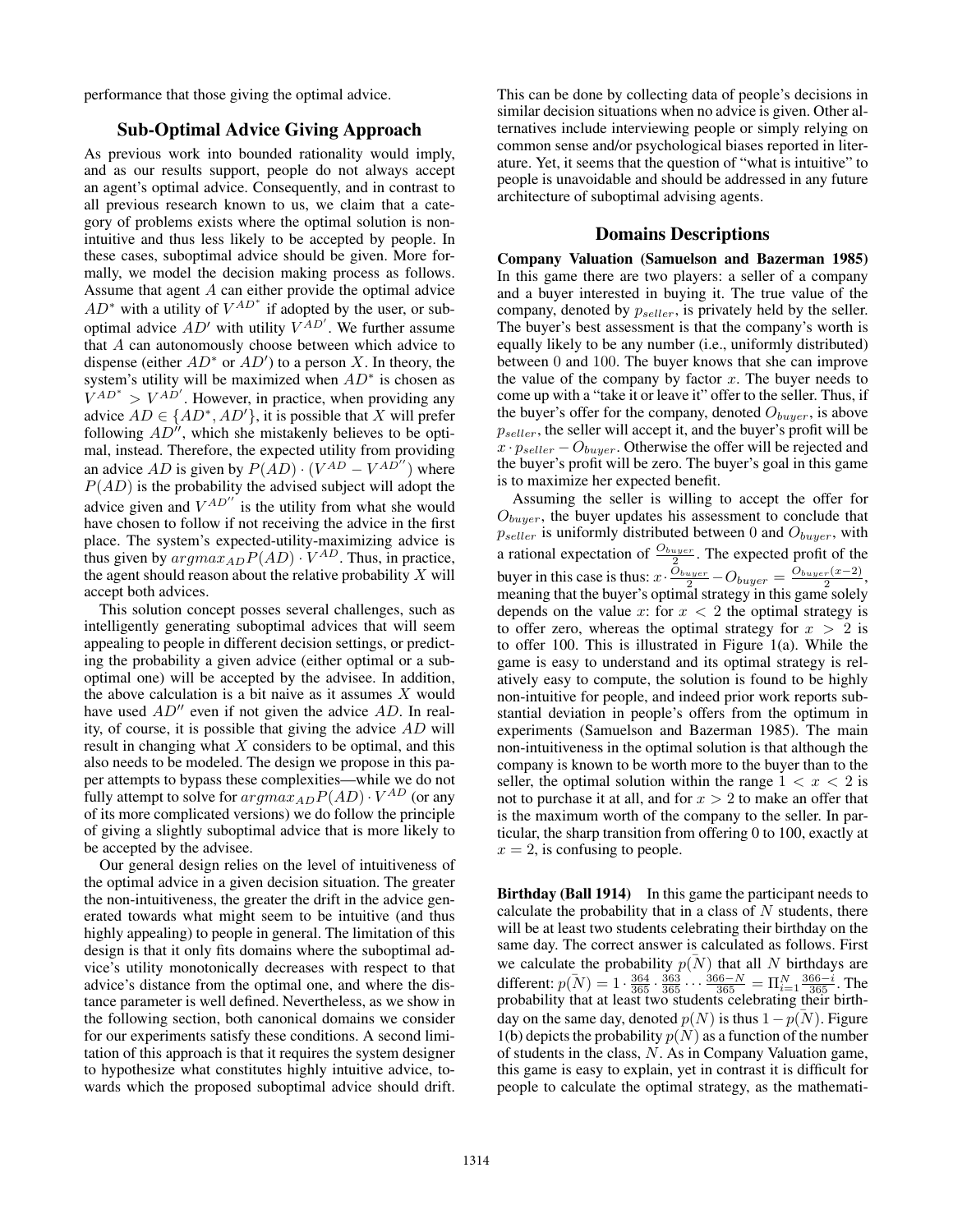

Figure 1: The optimal advice; (a) Company Valuation, and (b) Birthday game.

cal truth in this case contradicts people's intuition (Voracek, Tran, and Formann 2008). The non-intuitiveness of  $p(N)$ in this case may derive from people's tendency to estimate probability by "assessing availability", or using "associative distance" (Tversky and Kahneman 1973). For example, one may estimate the probability of at least two people sharing the same birthday by counting the people she knows that share the *same birthday as hers*.

# Advice Generation in Birthday Game and Company Valuation Game

Following our general approach that was outlined above in the "advice giving approach" section, we designed an advising agent for each of the two games that is capable of providing suboptimal advice. For the Company Valuation game we hypothesized that the greater the distance of the value of x from  $x = 2$ , the more intuitive the optimal solution would seem to people, where proposing the optimal solution for  $x < 1$  or  $x > 3$  is fully intuitive. This is straightforward, as the lower the value of  $x$ , the smaller the expected worth of the company to the buyer, making it more likely the person will accept low offers. Specifically, our advising agent provided the advice  $O_{burger} = 50 \cdot (x-1)^3$  for  $1 < x < 2$  (and vided the advice  $O_{buyer} = 50 \cdot (x - 1)^{3}$  for  $1 < x < 2$  (and<br>0 for  $x < 1$ ), and  $O_{buyer} = 50 \cdot \sqrt[5]{x - 2} + 50$  for  $2 < x < 3$ (and 100 for  $x > 3$ ), though any other functions following the above monotonicity principle are applicable.  $<sup>1</sup>$ </sup>

For the Birthday game we hypothesized that misunderstanding  $p(N)$  is rooted in the rapidness of change in the probability as the number of students  $(N)$  increases—the larger the rate of change, the less intuitive the optimal advice is to people. Therefore, our advising agent was designed to rely on the first derivative of  $p(N)$  as a measure for the amount of deviation required from the true answer. Specifically, we used the function  $p(N)^t = p(N) - 6 \cdot N \cdot$  $dp(N)/dN$ . Here, the coefficient 6 was set arbitrarily to determine the maximal deviation allowed from the optimal advice.

### Experimental Design

We implemented both games such that participants could interact with the system using a relatively simple graphical interface, thus facilitating interactions with a variety of people. Participants were recruited and interacted through Amazon Mechanical Turk(AMT) (AMT 2010).<sup>2</sup> Each participant took part in one out of three treatments: (a) playing the game without an advisor; (b) playing the game with the optimal advisor; and (c) playing the game with our suboptimal advisor. From the user-interface point of view, the advice was presented to participants by a virtual advisor that outputted its advice (e.g., the amount to offer for the Company Valuation or the probability in the Birthday game) though the participant was free to input any value as a response. Overall, we had 50 different participants for each treatment in each game (300 participants overall). Participants differed in age  $(21-60)$  and gender  $(37\%$  men and  $63\%$  women). Each participant received thorough instructions of the game rules and her goal in the game. Participants were told of the compensation structure, which was composed of a show-up fee (the basic "HIT") and a bonus which was linear in the participant's performance in the experiment in order to encourage thoughtful participation. For the Company Valuation game, performance was measured as the average profit in all games played. For the Birthday game, performance was measured as the average absolute deviation from  $p(N)$  in the games played.

After the instructions step, participants were asked to engage in practice games which they were encouraged to repeat until stating that they understood the games' rules and had developed a game strategy (with a strict requirement for playing at least two practice games). Then, participants had to correctly answer a short quiz before continuing to the experiments whose results we logged for this study.

The experiment protocol for the Company Valuation game was as follows. Participants were asked to play 10 times the buyer side of the game, each time with a different (randomly selected)  $x$  value from the set  $\{1, 1.2, 1.4, 1.6, 1.8, 2.2, 2.4, 2.6, 2.8, 3\}$ , i.e., five values for which the optimal strategy is 0 and five for which it is 100. The decision to require participants to play 10 games was made primarily in order to push them to use their expected-benefit maximizing strategy. It has been shown that in repeated-play settings people's strategies asymptotically approach the expected monetary value (EMV) strategy as the number of repeated plays increases (Wedell 2011; Klos, Weber, and Weber 2005; Keren and Wagenaar 1987; Barron and Erev 2003). In particular, the probability a person will prefer the option associated with the highest expected value is substantially greater than in single-play settings (Montgomery and Adelbratt 1982). To avoid any learning and carryover effects, participants were told that on each iteration they will be facing a different seller and a different company offered for sale. For the same reason, we did not inform participants of their result after each game was played, and they discovered the value of the company to the

<sup>&</sup>lt;sup>1</sup>Since the goal of this paper is to provide a proof of concept we did not focus on finding the function that would provide the "best" performance and arbitrarily set what seemed to "make sense". Also, our preference of a function with a slightly lesser aggressive convergence to the optimal value for  $x > 2$  (compared to  $x < 2$ ) is rooted in the different extent of non-intuitiveness of the optimal advice in both cases — as discussed in the previous section, the optimal advice for  $x < 2$  is less intuitive for people.

<sup>&</sup>lt;sup>2</sup> For a comparison between AMT and other recruitment methods see (Paolacci, Chandler, and Ipeirotis 2010).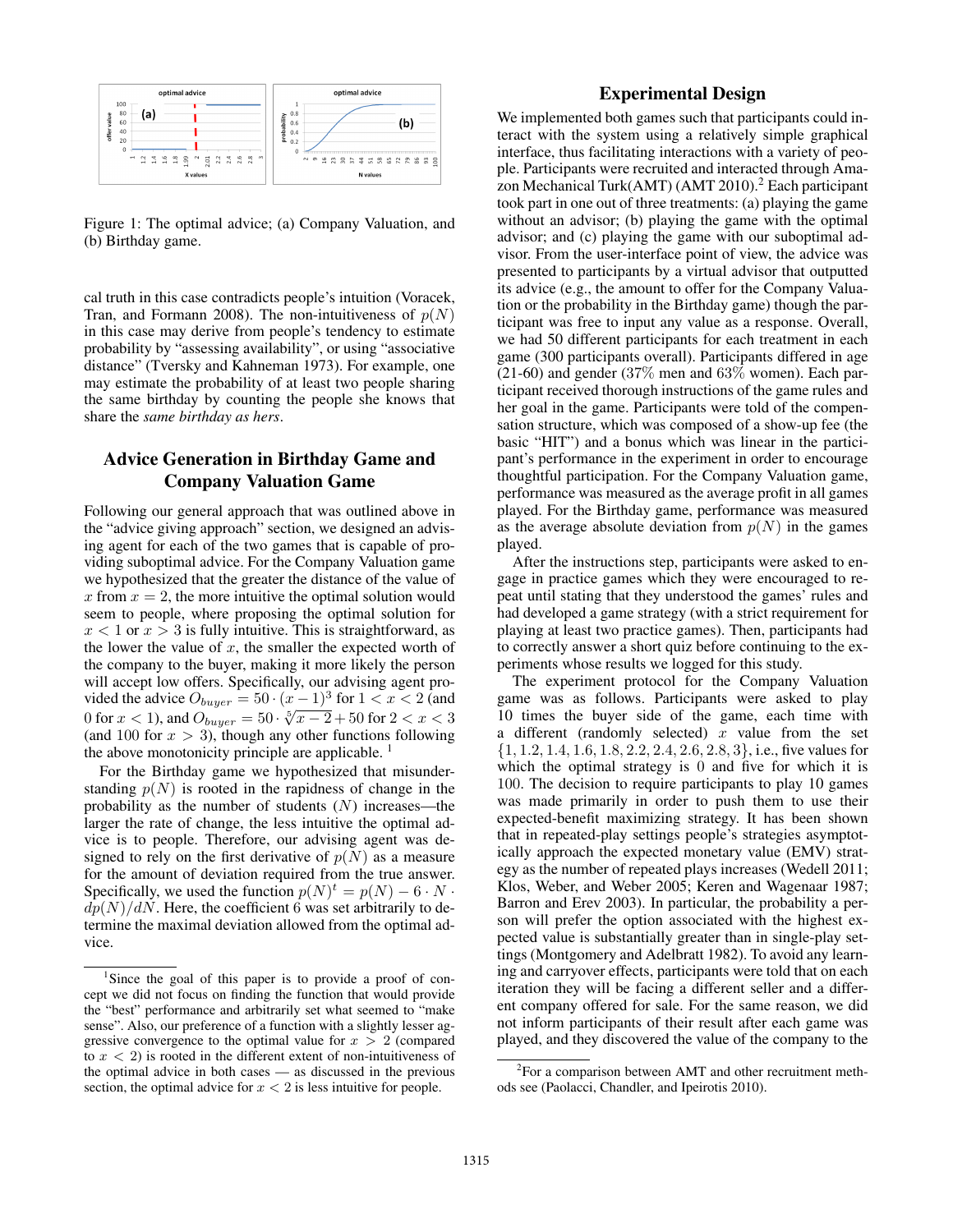seller and their corresponding profits in all games through a summary table which was only visible after completing the experiment.

The experiment protocol for the Birthday game was similar, except that each participant had to play only 5 games, differing in the number of students in the class (N, randomly selected from the set  ${17, 25, 38, 51, 70}$  with corresponding true probabilities of {31.5%, 56.8%, 86.4%, 97.4%, 99.9%}). For each game, the participant was informed of the value of  $N$  and was asked to input the probability of having at least two people celebrating their birthday on the same day.

### Results and Analysis

#### Company Valuation Results

Figure 2(a) depicts the average offer made by participants in the Company Valuation game for different values of  $x$ . The two other graphs of the figure show the distribution of offers made, for  $x < 2$  and  $x > 2$  values, according to six classes of offers: the first is the optimal offer (0 and 100, depending on  $x$ ), the second is of near-optimal offers (within a distance of 10 from the optimal offer) and the remaining are of classes progressively far from optimal offers. These results align with those reported by Samuelson and Bazerman (1985) who experimented in this domain with  $x = 1.5$  settings, hence further validating our experiments– while they reported that 38% of their MBA students offered 60\$ and more, the analysis of our data for  $x = 1.6$  reveals that 36% of the participants offered 60\$ and more.

As can be observed from the figure, participants' offers were mostly far from optimal for all  $x$  values, with a greater tendency to provide non-optimal offers for  $x < 2$  values. Only  $3\%$  of the participants (averaging over the different x conditions) used the optimal offer. The size of near-optimal class was also small, with a slight advantage to the case where  $x > 2$ . Peoples' greater tendency to provide a nonoptimal offer for  $x < 2$  values may suggest that while the solution of both cases is non-intuitive, the  $x < 2$  case is less intuitive than the  $x > 2$  one, hence supporting the use of a non aggressive convergence to the optimal strategy as reported in our advice generation design. Furthermore, the graph supports our hypothesis that the greater the distance from  $x = 2$ , the closer we get to the optimal solution (and implicitly, the greater the intuitiveness of the optimal solution). This is exemplified by the decrease in the average offer as x decreases, for  $x < 2$ , and the increase in the average offer as x increases, for  $x > 2$ . It is also nicely evidenced in the distribution of offers: with both the increase in the value of x (for the case of  $x < 2$ ) and the decrease in the value (for  $x > 2$ ) we observe an increase in the percentage of participants that use the optimal or the near-optimal strategies. This increase becomes even sharper when switching to the two extremes at  $x = 1$  and  $x = 3$ .

Figure 3 compares the offers made by participants when given an optimal and suboptimal advices and those made by participants when not receiving any advice. The first (leftmost) graph in the figure depicts the average offer made by participants, according to the treatment used (none, optimal and suboptimal), as a function of the value  $x$ , similar to the graph given in Figure 2. In fact, the curve for the case where no advice is provided is the same as the one given in 2(a). The two other graphs of the figure comparatively show the distribution of offers made between the three treatments. Here, in contrast to 2, we present the aggregative data for all  $x < 2$  and  $x > 2$  values, due to space considerations. This figure shows that providing the optimal advice facilitates an improvement in the average offer made. Yet, from the distribution of offers we observe that the offers made are still relatively far from optimal: for the case of  $x < 2$  only 35% of participants adopted the optimal or near-optimal strategy (middle graph). This combination of a relatively large improvement in the average offer and a relatively low percentage of participants adopting the optimal offer suggests that while giving the optimal advice does not lead people to an optimal offer, it does push them towards better ones. From Figure 3(b) we see the improvement in the percentage of participants that offered optimal or near-optimal amounts was almost entirely at the expense of the classes offering very far from optimal (offers greater than 50). For the case of  $x > 2$  (right graph), we observe a similar pattern—a transition from far-from-optimal offers to optimal and nearoptimal ones—though in this case the improvement is of a greater extent: almost 43% of the offers made are optimal or near-optimal and the improvement is at the expense of all other offer classes, i.e., of offers smaller than 90. The larger improvement in the  $x > 2$  case is attributed the fact that the optimal strategy is more intuitive here compared to the  $x < 2$  case as discussed above.

The suboptimal advice yielded an even greater improvement, both in the average offer made and the distributions of offers, compared to those achieved with providing the optimal advice: 64% of the offers made for  $x > 2$  and 40% of the offers made for  $x < 2$  were optimal and near-optimal. As expected, the improvement is mostly noticeable in the percentage of the near-optimal offers. Interestingly, for  $x > 2$ we do observe an improvement in the percentage of participants that used the optimal strategy, despite receiving the suboptimal advice. These mostly correspond to the case of  $x = 3$ , for which the suboptimal advice equals the optimal one, according to our design, where 52%(!) of the participants used the optimal offer. However, even in other  $x > 2$ cases we see that  $16 - 30\%$  (increasing as x increases) of participants used the optimal offer despite being provided a slightly lower one. We believe this is because, similar to the explanation given above, even the rejected advice has the power to change a person's strategy. In this case, therefore, people who gave the optimal offer were affected by the suboptimal advice in a way that made them realize that the optimal strategy is indeed to offer as much as possible.

One interesting finding in Figure  $3(a)$  is that there is a difference between the average offer when using the optimal and suboptimal advices, both for the case of  $x = 1$  and  $x = 3$  (and similarly a difference between the offers distributions in these cases) In these two cases our suboptimal advice was the same as the optimal advice (as discussed in the previous section). Seemingly, this should have led to the same offers. Yet, the results reflect a substantial change in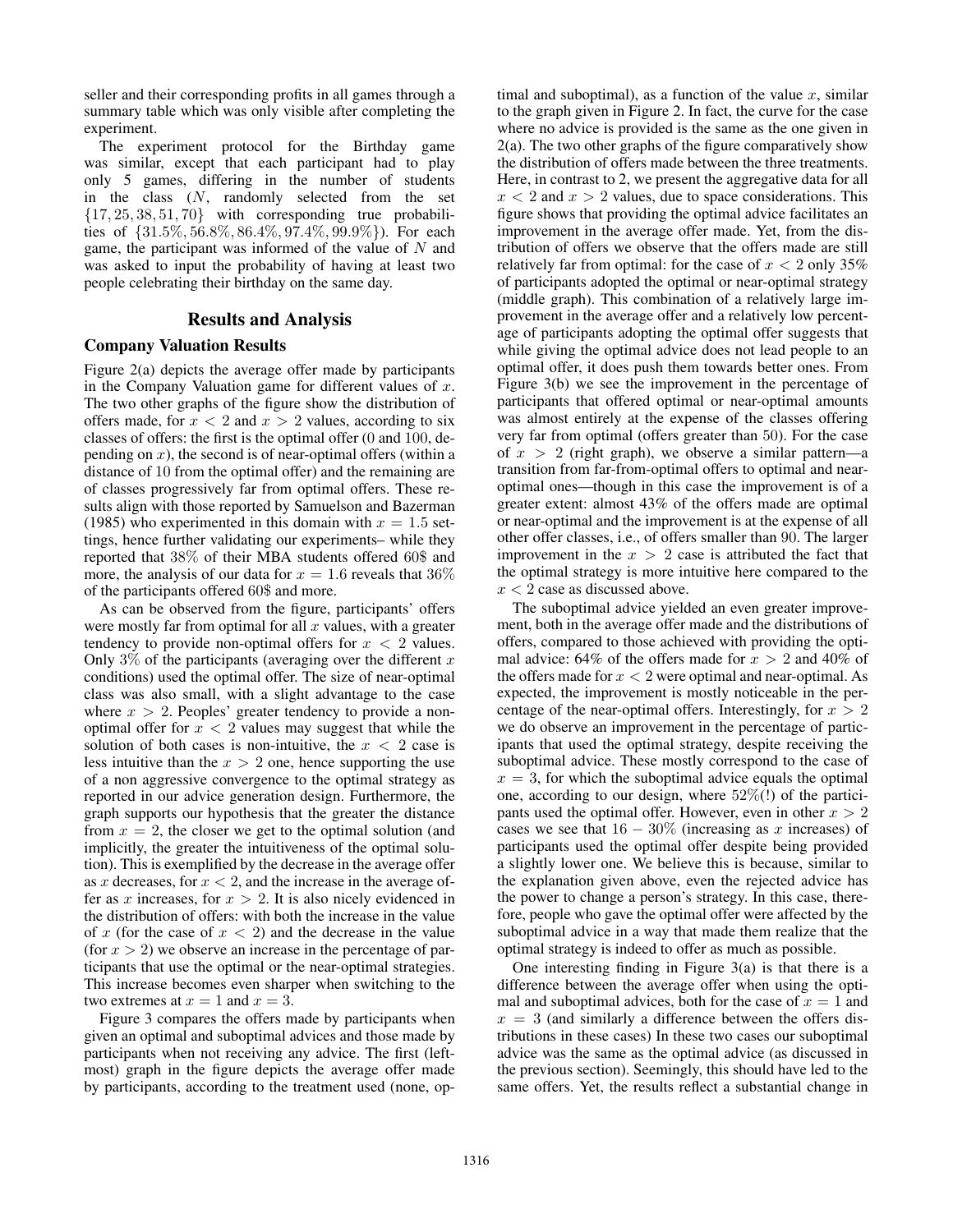

Figure 2: Participants' offers in Company Valuation, for different x values, with no advice: (a) average offer; (b) distribution of offers for  $x < 2$ ; (c) distribution of offers for  $x > 2$ .



Figure 3: Participants' offers in Company Valuation, for different  $x$  values, with different treatments: (a) average offer; (b) distribution of offers for  $x < 2$ ; (c) distribution of offers for  $x > 2$ .

the offers made, with better results noted when suboptimal advice was given. We believe that the explanation for this is that participants who received suboptimal advices tended to increase their trust in the agent over time, compared to when given the optimal advice. Therefore, when the virtual advisor presented advice for the cases of  $x = 1$  and  $x = 3$ , more people chose to adopt it. Overall, the differences between the offers in all three treatments were found, when using ANOVA, to be statistically significant ( $p < 0.001$ ), indicating that using our suboptimal advice results in better offers being made.



Figure 4: Average expected profit for different  $x$  values.

Last, we present Figure 4 that depicts the average expected profit as a function of the advice given (none, optimal and suboptimal) for different  $x$  values. The expected profit of using an offer  $O_{burger}$  is calculated as the product of the probability the offer is accepted and the expected benefit if accepted, i.e.:  $\frac{O_{buyer}}{100} \cdot \frac{O_{buyer}(x-2)}{2}$ . This measure is of much importance, since it is possible that despite following a strategy that is very different from the optimal one, the expected achieved performance is very close to the one achieved with latter. Therefore, this measure shows that suboptimal advice facilitates people not only acting in a way that is closer to optimal, but their performance substantially improves. From the figure we see that indeed this is the case with our suboptimal advising in the Company Valuation game. For  $x < 2$ the expected profit through using the optimal offer is zero, hence any offer which is not optimal leads to a negative expected benefit. With  $x > 2$  any positive offer results in a positive expected profit. Overall, the differences between the expected benefit in all three treatments were found, when using ANOVA, to be statistically significant ( $p < 0.001$ ), indicating that using our suboptimal advice in the Company Valuation game substantially increased expected profit.

#### Birthday Game Results

Figure 6 depicts the average performance of participants in the Birthday game for different values of  $N$  using the three treatments (no advice, optimal and suboptimal advice). Each of the three graphs relate to a different performance measure. The left and middle graphs present the participants' average answer and the absolute distance between the participants' answer and the correct answer, respectively. The observations made based on these graphs are similar to those made in the Company Valuation case: (a) when given no advice, participants' answers are very different from the true answer, demonstrating the non-intuitiveness of the correct answer. The most substantial deviation from the true answer is reported for  $N = 38$  and  $N = 51$ , indicating that people find it difficult to believe that  $p(N)$  is so great with such a moderate group of students. (b) When given the optimal advice, people generally provide substantially better answers, compared to when required to estimate the probability themselves, yet are still far from optimal. (c) When the agent provided our suboptimal advice, participants managed to further improve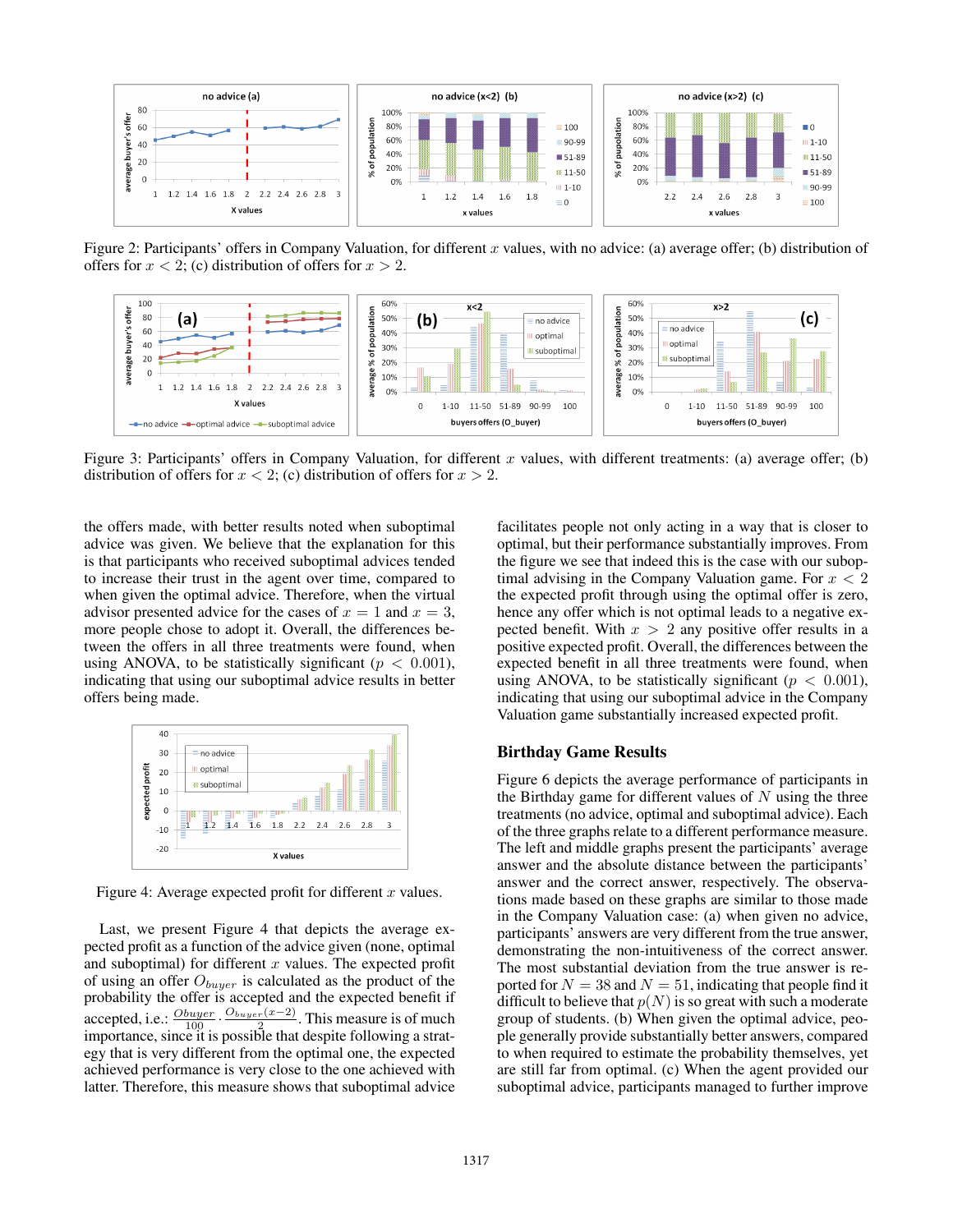

Figure 5: Average absolute error in Birthday, under: (a) no advice; (b) optimal advice; and (c) suboptimal advice.



Figure 6: Birthday's results under different treatments: (a) average answer; (b) average absolute error; and (c) average inefficiency reduction.

the accuracy of their answers.

The right graph depicts the inefficiency improvement of using the suboptimal advice compared to the optimal one. To this end, the inefficiency of a given method is given by its absolute distance from the true answer. The inefficiency improvement thus measures the inefficiency decrease (in percentages) when agents use suboptimal advice rather than the optimal one, supporting the performance improvement claim of our method. All of the above reported findings are generally consistent across values of N. Similar to our analysis of the Company Valuation results, we present the distribution of the absolute difference between the correct answer and participants' answers to the Birthday game, for the three treatments according to the  $N$  value used (Figure 5). Here we use four classes: exact value, nearly-exact (within an absolute distance of 7), close answer (within an absolute distance of  $7 - 20$ ) and completely false answer. From the figure we see a pattern similar to the one observed in the Company Valuation results. In particular we see that while many choose to adopt the optimal advice  $(22\% - 42\%),$ many others  $(28\% - 38\%)$  still provide an answer that is very far from the correct one (an absolute distance of more than 20). With the suboptimal advice, while very few manage to calculate the correct answer (as this is not provided to them), many choose to adopt the nearly-exact answer, and even more change their answer to one that is relatively close to optimal—only 16%−32% are still providing an answer that is very far from the correct one. Furthermore, even in cases where the suboptimal advice is not accepted as is, participants tend to use a more accurate answer. Here, once again, the differences between the absolute errors obtained in all three treatments were found, when using ANOVA, to be statistically significant ( $p < 0.001$ ).

# Conclusions and Future Work

The results reported in this paper suggest that domain advice agents should at times intentionally provide people with suboptimal advice instead of automatically providing the optimal one. We see much innovation in these findings, as the approach they conclusively support is fundamentally different from the traditional advice provisioning approach (Lesser 1999; Grosskopf, Bereby-Meyer, and Bazerman 2007). To the best of our knowledge, there has not been any attempt to date to empirically demonstrate that our approach of generating suboptimal advice can facilitate better results, or to suggest domains where it can be suitable. In this paper we make the first step towards the development of suboptimal-based advising agents by providing a proofof-concept for the success of this paradigm in two canonical domains, as well as the proposed design principle of relying on the intuitiveness of the optimal advice as the main measure for deciding the extent to deviate from it.

We are currently studying several extensions for future work. First, we hope to create learning agents to predict if an individual is more or less likely to accept optimal advice. This will facilitate the development of adaptive agents that can decide, based on very few initial interactions whether to stick with the optimal advice or to switch to suboptimal ones. Furthermore, we agree that people do at times consistently accept optimal advice, especially in less complex domains. We hope to further study how to categorize different problems so we can predict a-priori the likelihood people will accept the optimal advice. We also aim to utilize aspects of trust-building in repeated-advice-provisioning interactive settings and additional designs for producing suboptimal advice.